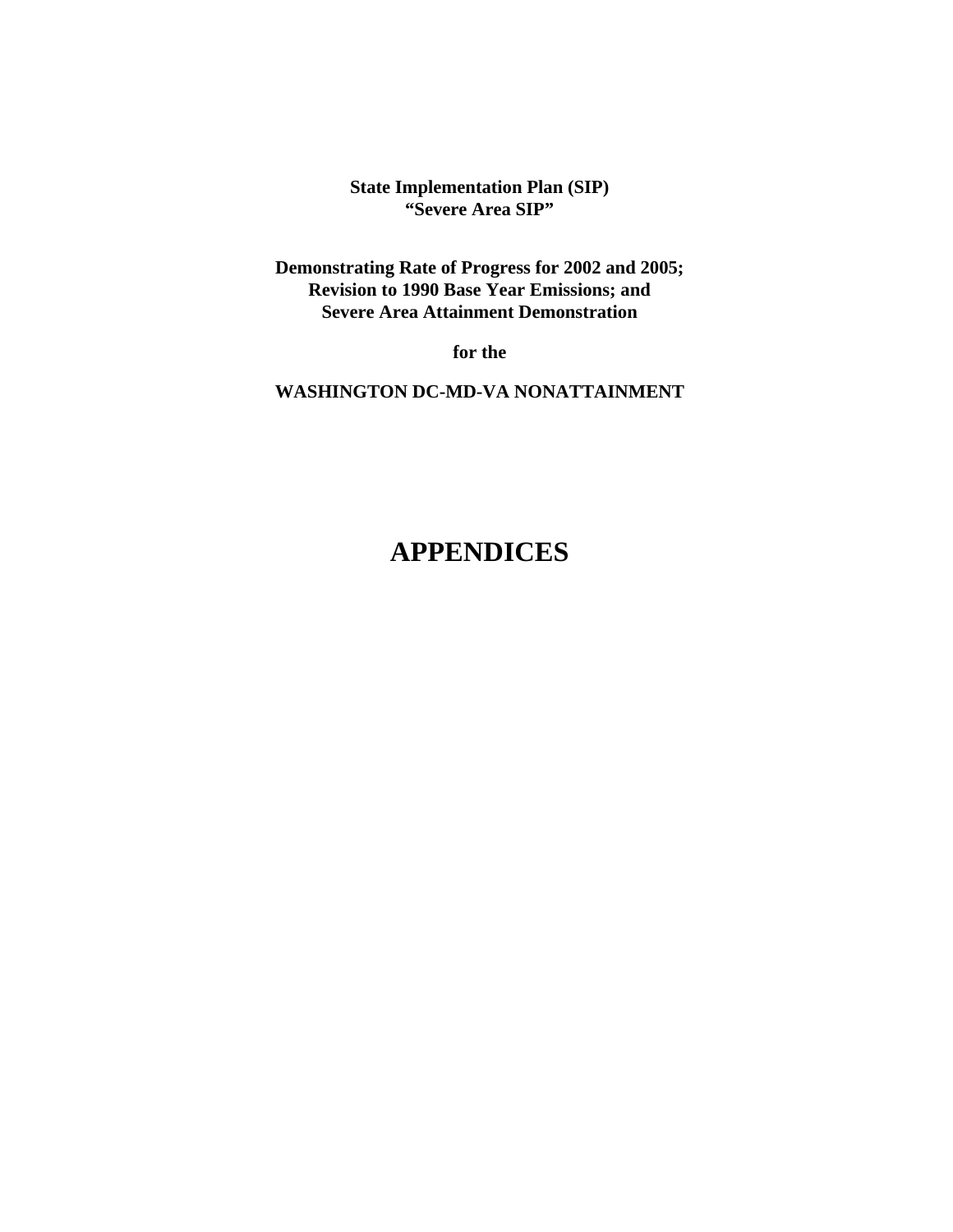# Appendix A

Membership Rosters for the Metropolitan Washington Air Quality Committee (MWAQC) and its Technical Advisory Committee and Air Quality Public Advisory Committee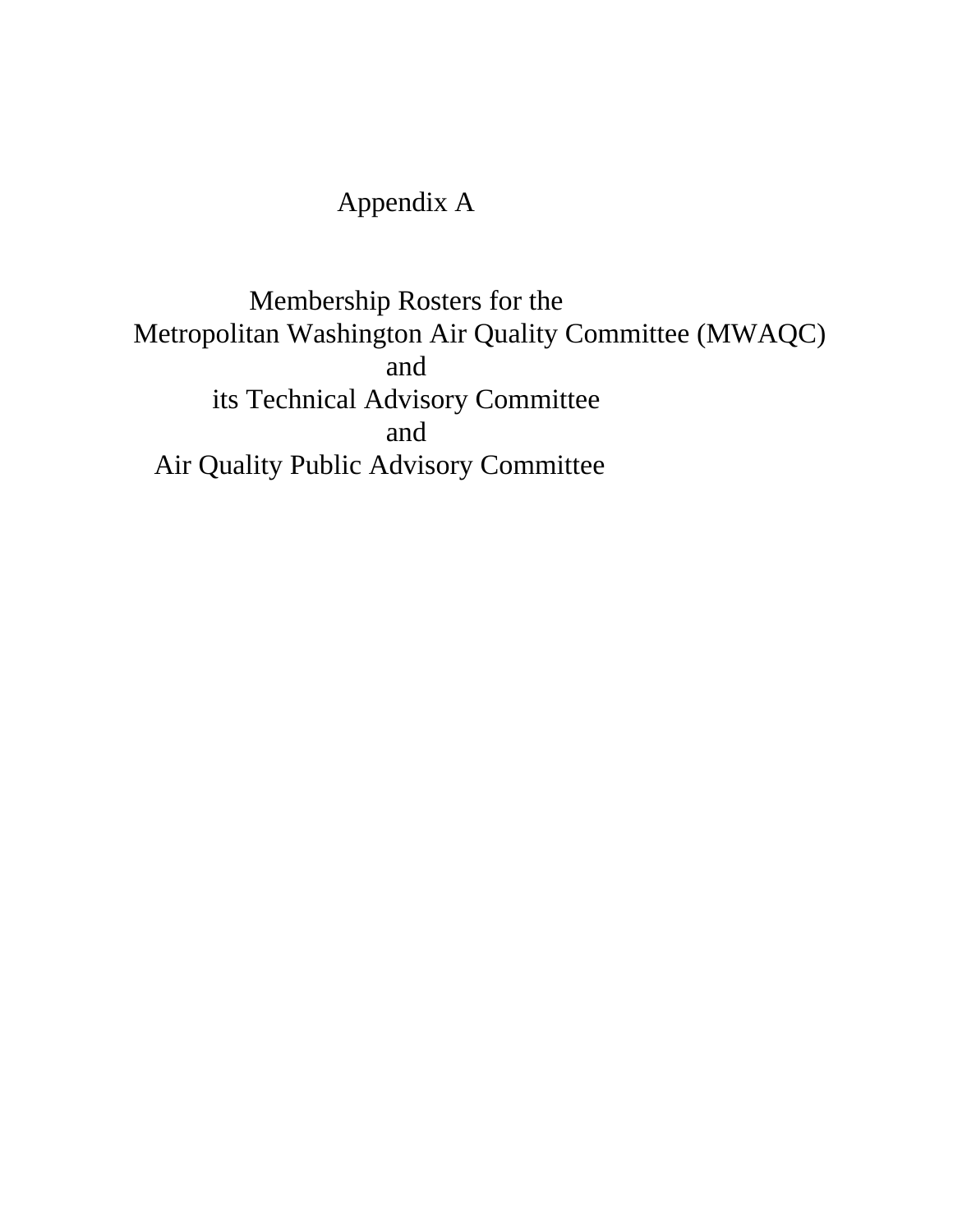## *Metropolitan Washington Air Quality Committee MEMBERSHIP LIST*

| Denotes Chair *                         |                                      |                                               |                    |                                  |                                  |                          |
|-----------------------------------------|--------------------------------------|-----------------------------------------------|--------------------|----------------------------------|----------------------------------|--------------------------|
| <b>Jurisdiction</b>                     | Member                               | Denotes Vice Chair $\star \star$<br>Telephone | Fax                | Alternate                        | Telephone                        | Fax                      |
| District of Columbia                    |                                      |                                               |                    |                                  |                                  |                          |
|                                         |                                      |                                               |                    |                                  |                                  |                          |
| Council                                 | Phil Mendelson ★                     | (202) 724-8064                                | (202) 724-8099     |                                  | ÷.                               | ÷.                       |
| Executive                               | <b>Ted Gordon</b><br>Elizabeth Berry | (202) 442-8989<br>(202) 727-3512              | (202) 442-4808     | James Collier<br>Sharon Anderson | (202) 535-1656<br>(202) 724-7671 | (202) 535-1362           |
| Maryland                                |                                      |                                               |                    |                                  |                                  |                          |
| Bowie                                   | VACANT                               |                                               |                    |                                  |                                  |                          |
| Calvert County                          | Dave Brownlee                        | (410) 535-1600x338                            |                    |                                  |                                  |                          |
| <b>Charles County</b>                   | Victoria Greenfield                  | (301) 638-0801                                | (301) 645-0560     | Howard Chang                     | (301) 870-2520                   | (301) 274-1924           |
| College Park                            | Eric C. Olson                        | (301) 864-3770                                | (301) 699-8029     | Mark D. Schroder                 | (301) 264-8667                   | (301) 699-8029           |
| <b>Frederick City</b>                   | Jennifer Dougherty                   | $(301)$ 694-1380                              | $(301) 694 - 1381$ |                                  |                                  |                          |
| <b>Frederick County</b>                 | Jan Gardner                          | (301) 694-1092                                | (301) 694-1849     | Larry Bohn                       | (301) 631-3179                   | (301) 631-3180           |
|                                         |                                      | (301) 694-1100 main                           |                    |                                  |                                  |                          |
| Gaithersburg                            | John Schlichting                     | (202) 729-3835                                | (202) 929-1010     |                                  |                                  |                          |
| Greenbelt                               | Thomas X. White                      | (301) 474-8002                                | (301) 441-8248     |                                  |                                  |                          |
| Montgomery County (Council)             | Nancy Floreen                        | (240) 777-7959                                | (240) 777-7989     | Keith Levchenko                  | (240) 777-7944                   | (240) 777-7888           |
| Montgomery County (Council)             | <b>Howard Denis</b>                  | (240) 777-7966                                | (240) 777-7989     |                                  |                                  |                          |
| Montgomery County (Executive)           | Douglas Duncan                       | (240) 777-2500                                | (240) 777-7765     | James Caldwell                   | (240) 777-7781                   | (240) 777-7765           |
| Prince George's Co. (Council)           | Thomas E. Dernoga $\star \star$      | (301) 952-3887                                | (301) 952-4801     |                                  |                                  |                          |
| Prince George's Co. (Executive)         | Samuel Wynkoop, Jr.                  | (301) 883-5813                                | (301) 883-5444     | Sherry Conway Appel              | (301) 883-5835                   | (301) 883-5444           |
| Rockville                               | VACANT                               |                                               |                    | VACANT                           |                                  |                          |
| Takoma Park                             | Share Maack                          | (301) 445-8196                                | (301) 270-8794     |                                  |                                  |                          |
| Virginia                                |                                      |                                               |                    |                                  |                                  |                          |
| Alexandria                              | Rodella S. "Del" Pepper              | (703) 751-0770 (h)<br>$(703)$ 838-4500 $(0)$  | $(703) 519 - 3356$ | William C. Cleveland             | (703) 838-4500                   | (703) 838-6433           |
| <b>Arlington County</b>                 | Paul Ferguson                        | (703) 228-3130                                | (703) 228-7430     | Barbara Favola                   | (703) 228-3130                   | (703) 228-7430           |
| City of Fairfax                         | <b>Patrice Winter</b>                | (703) 385-7800                                | (703) 385-7811     | Robert F. Lederer                | (703) 591-8217                   | (703) 385-7811           |
|                                         |                                      |                                               |                    |                                  |                                  |                          |
| Fairfax County                          | Katherine K. Hanley                  | (703) 324-2321                                | (703) 324-3955     |                                  |                                  |                          |
| Fairfax County                          | T. Dana Kauffman                     | (703) 971-6262                                | (703) 971-3032     | Gerald Hyland                    | (703) 780-7518                   | (703) 780-1491           |
| <b>Fairfax County</b>                   | Sharon Bulova                        | (703) 425-9342                                | (703) 503-9583     |                                  |                                  |                          |
| Falls Church                            | Lindy Hockenberry                    | (703) 241-0934                                | (703) 248-5146     | David Sydner                     | (703) 241-0914                   | (703) 248-5146           |
| Loudoun County                          | James G. Burton                      | (703) 327-4299                                | (703) 327-4419     |                                  |                                  |                          |
| Prince William County                   | Mary K. Hill $\star \star$           | (703) 792-4620                                | (703) 792-4610     | <b>Ruth Griggs</b>               | (703) 792-4643                   | (703) 792-4833           |
| <b>Stafford County</b>                  | Robert Gibbons                       | (540) 752-7276                                | (540) 752-1936     | Jeffrey Harvey (acting)          | (540) 658-8668                   | (540) 658-6824           |
| State Air Management Directors          |                                      |                                               |                    |                                  |                                  |                          |
| District of Columbia                    | Don Wambsgans                        | (202) 535-2255                                | (202) 535-1371     | Stan Tracey, Ram T.              | (202) 535-2990                   | (202) 535-1371           |
| Maryland                                | Ann Marie DeBiase                    | (410) 537-3290                                | (410) 537-3391     | George (Tad) Aburn               | (410) 537-3242                   | (410) 537-3202           |
| Virginia                                | John M. Daniel                       | (804) 698-4311                                | (804) 698-4510     | James Sydnor                     | (804) 698-4424                   | (804) 698-4510           |
| Chairman, Transportation Planning Board |                                      |                                               |                    |                                  |                                  |                          |
|                                         | Peter Shapiro                        | $(301)$ 952-4436                              | (301) 952-3238     |                                  |                                  |                          |
| Chairman, Air Quality                   | <b>Public Advisory Committee</b>     |                                               |                    |                                  |                                  |                          |
|                                         | Julie Crenshaw                       | $(703) 549 - 2630 (H)$                        |                    | $\sim$                           | ä,                               | $\overline{\phantom{a}}$ |
| <b>State Transportation Directors</b>   |                                      |                                               |                    |                                  |                                  |                          |
| District of Columbia                    | Michelle Pourciau                    | (202) 671-1356                                | (202) 671-0650     | Maurice Keys                     | (202) 671-2730                   | (202) 671-0617           |
| Maryland                                | Marsha Kaiser                        | (410) 865-1275                                | (410) 865-1339     | Nat Bottigheimer                 | (410) 865-1285                   | (410) 850-9263           |
| Virginia                                | Thomas Farley                        | (703) 383-2477                                | (703) 383-2382     | Joanne Sorenson                  | (703) 383-2461                   | (703) 383-2470           |
| <b>Maryland General Assembly</b>        |                                      |                                               |                    |                                  |                                  |                          |
|                                         | Del. James Hubbard                   | $(301) 858 - 3103$                            | (301) 858-3850     | Del Barbara Frush                | (301) 858-3114                   | (301) 858-3850           |
|                                         | TBD                                  |                                               | (301) 858-3850     | Sen Roy Dyson                    | (410) 841-3673                   | (301) 858-3928           |
| Virginia General Assembly               |                                      |                                               |                    |                                  |                                  |                          |
|                                         | Sen. Mary Margaret Whipple           | (703) 538-4097                                | (703) 538-2486     | Sen Warren Barry                 | (703) 321-0900                   |                          |
|                                         | Del. Jack Rollison                   | (703) 690-4368                                | (703) 368-1476     | Del. Brian Moran                 | (703) 549-8253                   | (703) 739-6761           |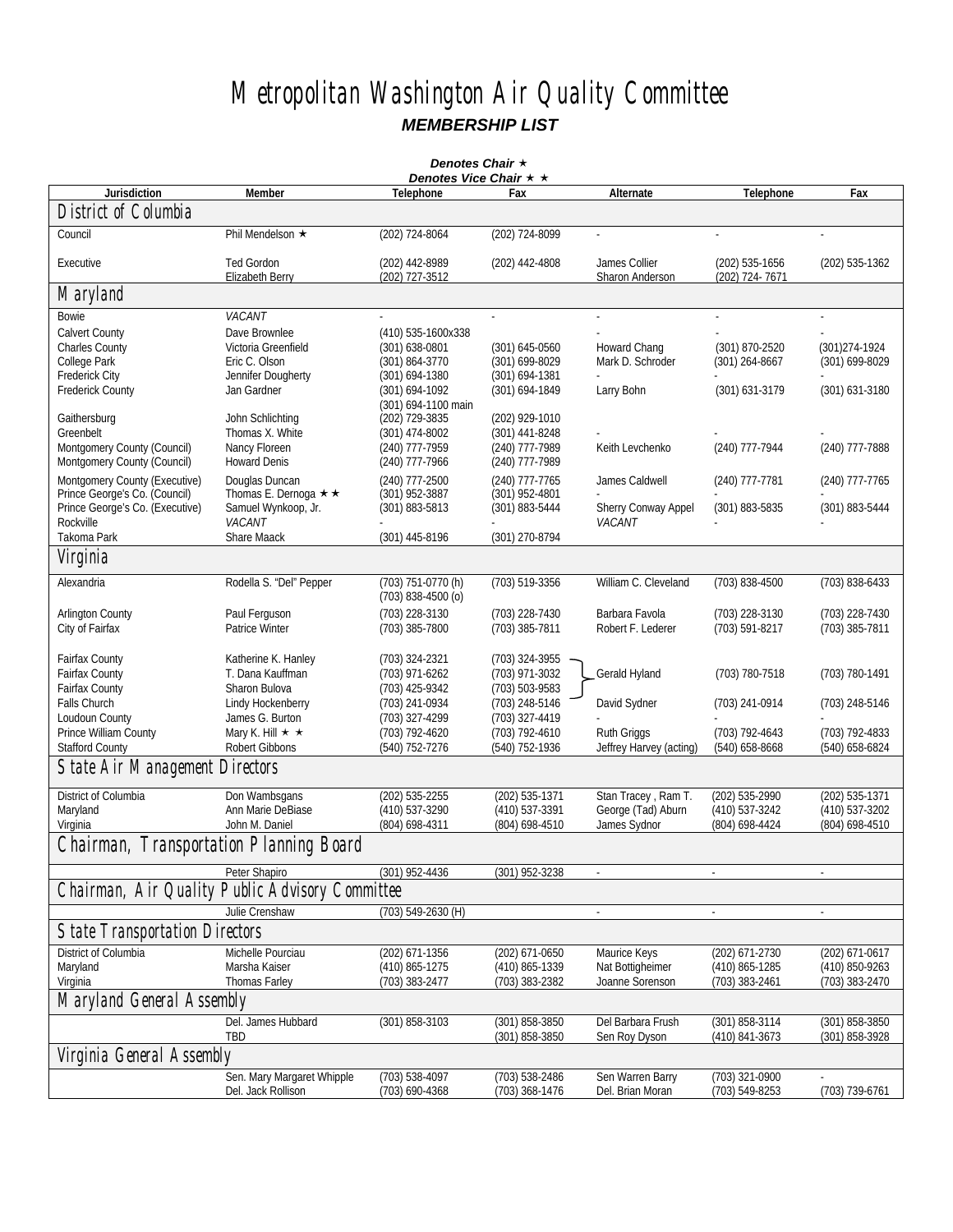#### Metropolitan Washington Air Quality **Technical Advisory Committee** *MEMBERSHIP LIST*

#### **Denotes Chair**  $\%$

| Chairman, Hon.                                                                                   |                                                                                            |                                                                                                 |                                                                                        |                                                                               |                                                                      |                                                                      |
|--------------------------------------------------------------------------------------------------|--------------------------------------------------------------------------------------------|-------------------------------------------------------------------------------------------------|----------------------------------------------------------------------------------------|-------------------------------------------------------------------------------|----------------------------------------------------------------------|----------------------------------------------------------------------|
| <b>Jurisdiction</b>                                                                              | <b>Member</b>                                                                              | <b>Telephone</b>                                                                                | Fax                                                                                    | <b>Alternate</b>                                                              | <b>Telephone</b>                                                     | Fax                                                                  |
| Maryland                                                                                         |                                                                                            |                                                                                                 |                                                                                        |                                                                               |                                                                      |                                                                      |
| <b>Bowie</b><br>Calvert County<br><b>Charles County</b><br>College Park<br><b>Frederick City</b> | Howard Chang<br>Victoria Greenfield<br>Ron Monteith                                        | (301) 870-2520<br>(301) 683-0801<br>(301) 864-3770                                              | (301) 274--1924<br>(301) 645-0560<br>(301) 699-8029                                    | M. Patrick Peck                                                               | (301) 864-8664                                                       | (301) 699-8029                                                       |
| <b>Frederick County</b><br>Gaithersburg<br>Greenbelt<br>Montgomery County                        | Larry Bohn<br>Paul Folkers<br>Michael McLaughlin<br>Mary Richmond                          | (301) 631-3179<br>(301) 258-6310<br>$(301)$ 474-8000<br>(240) 777-7758                          | (301) 631-3180<br>(301) 948-6149<br>$(301)$ 441-8248<br>(240) 777-7765                 | Carl Hursch                                                                   | (301) 474-8004                                                       | (301) 474-8149                                                       |
| Prince George's Co.<br>Prince George's Co.<br>Rockville<br>Takoma Park                           | <b>Sherry Conway Appel</b><br>Hon. Thomas Dernoga*<br>Eugene H. Cranor<br>Venita George    | (301) 883-5835<br>(301) 952-3887<br>(301) 309-3220<br>(301) 270-5900                            | (301) 883-9218<br>(301) 952-4801<br>$(301) 762 - 7153$<br>(301) 270-8794               | Daryl Braithwaite                                                             | (301) 585-8333 ext. 315                                              | (301) 585-2405                                                       |
| Virginia                                                                                         |                                                                                            |                                                                                                 |                                                                                        |                                                                               |                                                                      |                                                                      |
| Alexandria<br><b>Arlington County</b><br>City of Fairfax<br>Fairfax County<br>Fairfax County     | William Skrabak<br>Jeffrey Harn<br>Adrian Schagrin<br><b>Glenn Smith</b><br>Kanti Srikanth | (703) 519-3400 ext. 163<br>(703) 228-3612<br>(703) 385-7810<br>(703) 246-2332<br>(703) 324-1170 | (703) 519-5941<br>(703) 228-7134<br>(703) 591-5727<br>(703) 385-9568<br>(703) 324-1450 | Raymond McIntyre                                                              | (703) 246-2333                                                       | (703) 385-9568                                                       |
| Falls Church<br>Loudoun County                                                                   |                                                                                            |                                                                                                 |                                                                                        | Wayne French                                                                  | (703) 241-5080                                                       | (703) 248-5184                                                       |
| Prince William County<br><b>Stafford County</b>                                                  | Mark Colwell<br>William C. Shelly                                                          | (703) 792-6984<br>(540) 659-8668                                                                | (703) 792-7012<br>(703) 777-0441                                                       | Madan Mohan<br><b>Russell Seymour</b>                                         | (703) 792-6851<br>(540) 658-8668                                     | (703) 792-7012<br>(540) 658-6824                                     |
| State Air Management                                                                             |                                                                                            |                                                                                                 |                                                                                        |                                                                               |                                                                      |                                                                      |
| District of Columbia<br>Maryland<br>Virginia                                                     | Don Wambsgans<br>George (Tad) Aburn<br>James Sydnor<br>David Kinsey                        | (202) 535-2255<br>(410) 631-3242<br>(804) 698-4424<br>(804) 698-4432                            | (202) 535-2881<br>(410) 631-3202<br>(804) 698-4510<br>(804) 698-4510                   | Stan Tracey, Ram T.<br>Diane Franks<br>Kirit Chaudhari<br><b>Terry Darden</b> | (202) 565-2990<br>(410) 631-3250<br>(804) 698-4414<br>(540) 899-4505 | (202) 535-1371<br>(410) 631-3202<br>(804) 698-4510<br>(703) 583-3841 |
| State Transportation Agencies                                                                    |                                                                                            |                                                                                                 |                                                                                        |                                                                               |                                                                      |                                                                      |
| District of Columbia DPW<br>Maryland DOT<br>Virginia DOT                                         | Michelle Pourciau<br><b>Howard Simons</b><br>Samuel F. Curling Jr.                         | (202) 671-0497<br>(410) 865-1288<br>(804) 371-6768                                              | (202) 939-7185<br>(410) 850-9263<br>(804) 786-7401                                     | Maurice Keys<br>Kanti Srikanth                                                | (202) 671-0497b<br>(703) 383-2228                                    | (202) 858-7185<br>(703) 383-2230                                     |
| TPB Technical Committee                                                                          |                                                                                            |                                                                                                 |                                                                                        |                                                                               |                                                                      |                                                                      |
|                                                                                                  | Alex Hekimian                                                                              | (301) 495-4531                                                                                  | (301) 495-1302                                                                         | James Maslanka                                                                | (703) 228-3694                                                       | (703) 228-3594                                                       |